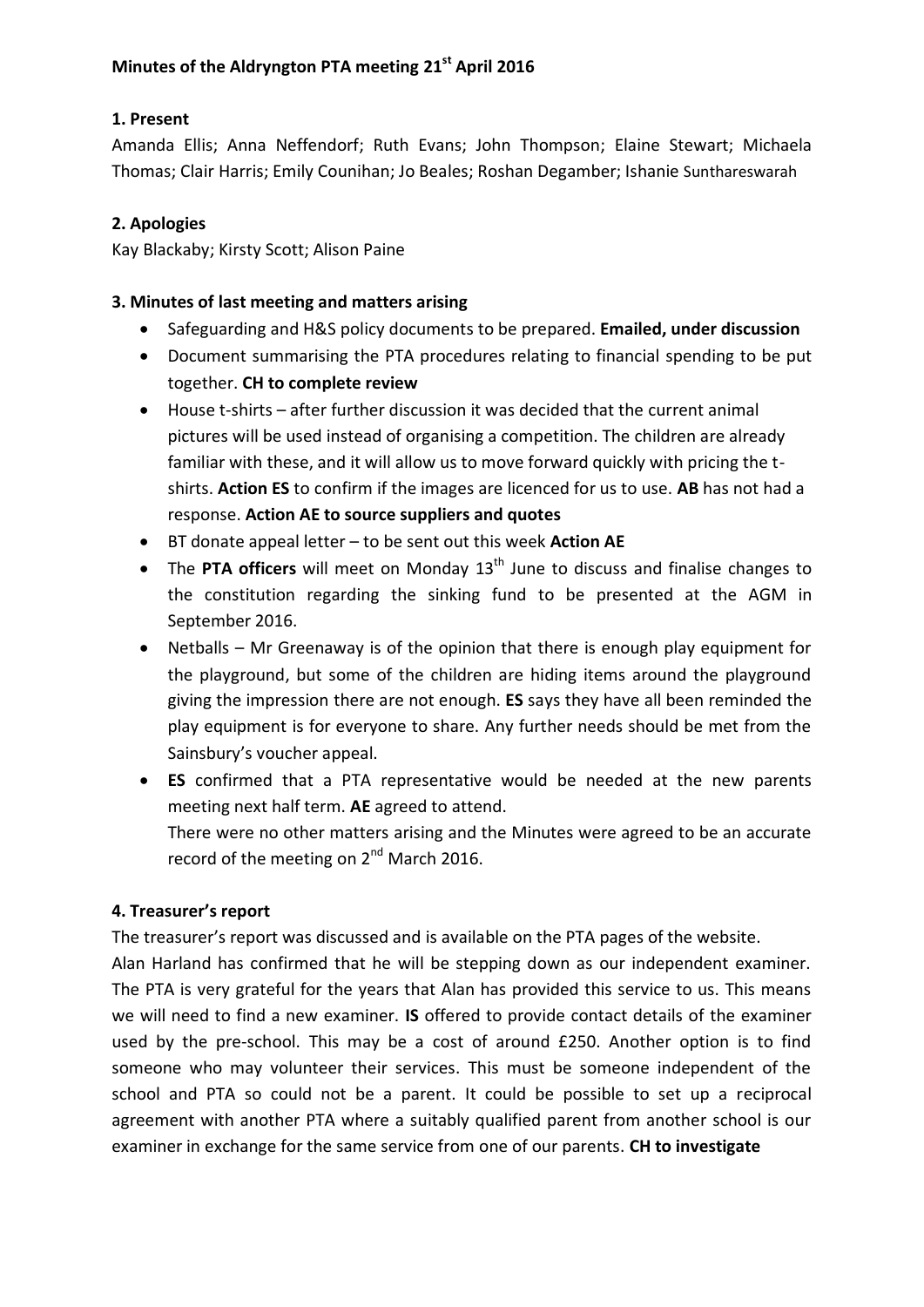## **5. School funding partnership**

## Swimming Pool Boiler

**ES** presented four quotes to the meeting for the replacement of the swimming pool boiler. All quotes were discussed, the lowest quote was rejected on the basis of it not offering a recommended boiler. The highest quote was rejected due to price and location of the supplier. The meeting agreed that the quote of £2495 from BH Heating services should be accepted subject to confirmation that the quote included removal from site and disposal of the old system, and that the work will be completed within an acceptable timescale. Otherwise the quote of £2856 from Flare can be accepted as it is also within the £3000 already approved at the PTA meeting on  $21<sup>st</sup>$  January 2016.

## Candy Floss Machine

At last year's summer fayre it became clear that the candy floss machine owned by PTA is no longer fit for purpose. After discussion with Jason Sutton who ran it at the fayre, **AE** said that the problem appears is it doesn't produce very much floss, so each portion takes a long time to make. It is also very messy as there is no shield, and the bowl is getting old and hard to clean. Ahead of the meeting **AE** circulated a funding request for a new candy floss machine. **AE** presented the proposal to purchase a new machine with a domed cover at a maximum cost of £288.80, although **AE** expected a package price may be cheaper. **AE** estimates the sale of around 450 portions of candy floss would allow the PTA to recover the cost of this machine within a year of purchase, as we would be able to use it at most events across the year. **MT** queried the price as she had been able to find the same machine with the guard from the same supplier for less. It was agreed that a replacement candy floss machine with guard would be **approved (16/5)** at £288 however we expect the price to be lower following further investigation before purchase. **Action AE. MT** questioned if it was worth selling or offloading our existing candyfloss machine but AE felt it was dangerous. **MT** suggested it therefore be removed from the garage ASAP as the drum is taking up valuable space.

## Smartboards stage three

**ES** asked if the PTA were willing to fund the next stage of smartboard replacements, for Upper school and IT suite. It was agreed by the meeting that this was something the PTA were happy to continue with funding, but the amount required could not be provisionally approved as the funds are not currently available. The quoting and procurement process will be started on the assumption that funds will be available following this summer term's fundraising activities.

## Playground markings and Foundation stage improvements

Quotes are in the process of being obtained for refreshing the playground markings in the hopes that the BT donate appeal will fund this. The Foundation stage staff are also working on a request, but PTA funding for all outdoor improvements will be only approved after funds are raised and we know the status of any building works if the school is to be expanded.

## Miscellaneous

**ES** requested that the PTA fund some musical instruments (percussion) for the school at a cost of £160 **(16/6) approved**

## **6. Events this term**

## Disco

This term's disco planning is underway. **JT** mentioned that Hancocks near Green Park have very good prices for sweets etc. **AE** asked if it would be a good idea to move the bar for this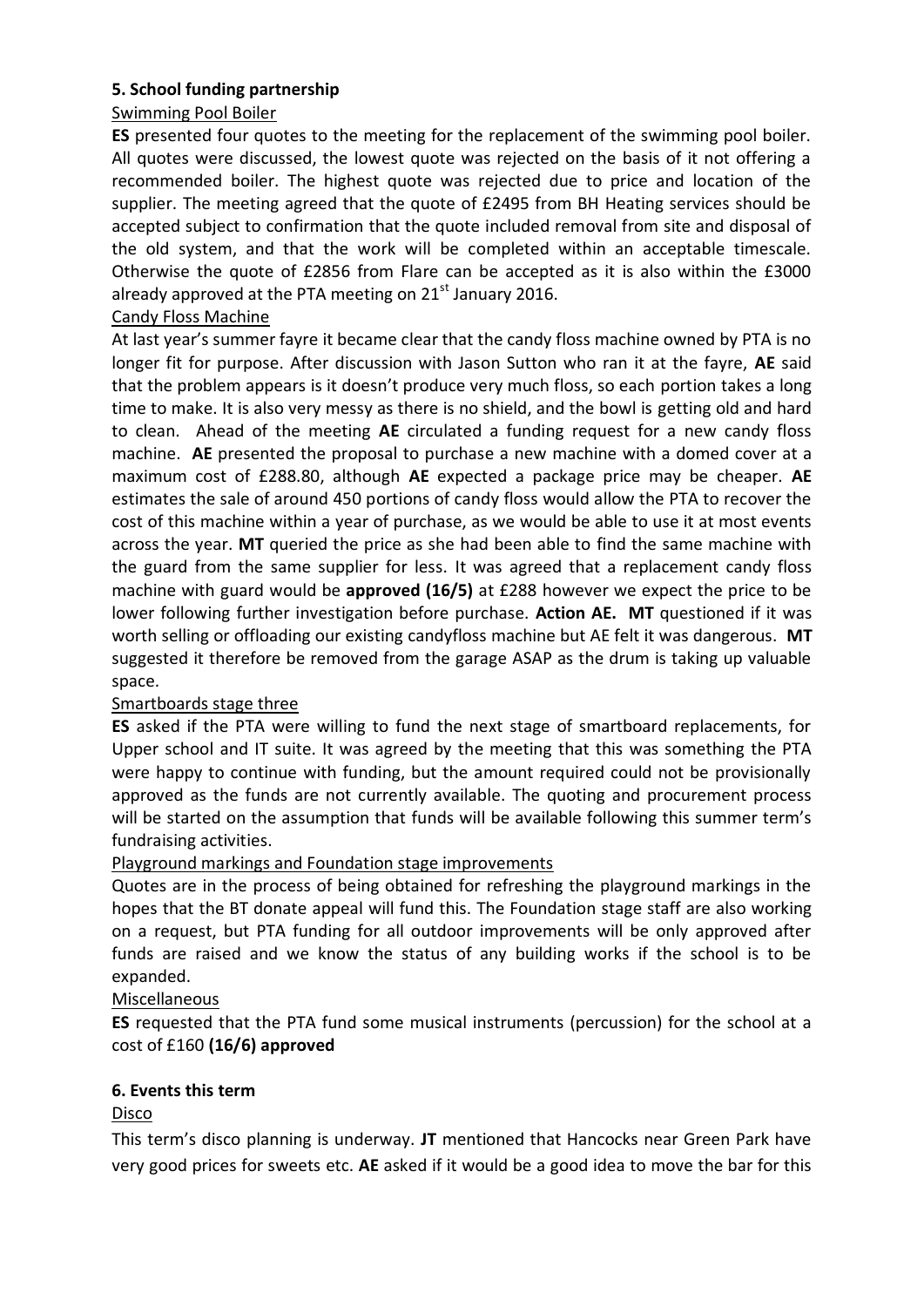summer disco to Mrs Dunn's class so we could use the outside area if the weather was nice. After discussion it was decided to leave the bar in middle school because there would be too much potential to cross over with the children at the disco (toilets) and the Temporary Event Notice for this event states that a classroom is used, not the grounds.

**MT** raised that the DJ who does the discos for Hawkedon school is quite a bit cheaper than our current DJ. She has used him for a birthday party in the past and he was good. It was agreed we should try him for the first disco next year. **Action MT** to pass details on to the disco team.

## Summer Picnic / Fayre

The plan is to keep it simple, similar to last year. A grand draw will be run for the first time in summer, to make more use of our gambling licence. A list of stalls has been decided, priority now is to publicise to parents and request volunteers. **MT** will include details of all this on a newsletter to be sent out next week. **Action AE** to communicate with Emma Dunn re: Upper school stalls. **MT** asked if there would be a follow up meeting, it was agreed there was no need for a meeting, all actions in hand. **MT** asked if there was to be a theme and suggested the Queens 90<sup>th</sup> birthday with a red white blue theme. **ES** and AE agreed.

## Boules Evening

This is planned for Friday  $17<sup>th</sup>$  June. It was agreed at the meeting that we will run a bar only, people can bring their own food. After some discussion the entry fee was set at £5 per family, bring your own boules, bring a picnic. **JT** plans to use tape to mark out the pitches and we can borrow a whiteboard from school to use as a scoreboard. **Action AN to organise** 

#### **a TEN**

## Try-a-tri

Kirsty Scott has asked if we can run individual events for MS and US alongside the team event, as this will be a good practice for Tri club members. **ES** was concerned this may make the event too big, may put people off wanting to take it over and run the event in the future and might compromise the team event. **JT** thought that would not be a problem. **JT** said he would discuss with **KS** and report back with a plan of action by email. **JT** also spoke about the need to find willing parents to get more involved with the organising and planning of the event with a view to training them up for the future when **JT** and **KS** no longer have children in the school. He has identified a **LS** parent who would be ideal.

## Pool Club

**MT** said that the planning and booking was progressing well so far. Nick Maria has agreed to attend the pool operator's course which Aldryngton will host on May 19<sup>th</sup>. AN confirmed that the price for bacteriological testing of the pool will remain the same as last year. The pool will need to be sampled before the teachers have their training, **AN** to check dates with **JF**.

## **8. AOB**

 Alison Paine asked via the secretary if there could be more provision of bike rack space on school grounds as the current area is often overflowing. This may be deterring some children from cycling to school. **ES** said she was aware of the issue, and said it is a 'good' problem to have, however there isn't anywhere to extend the